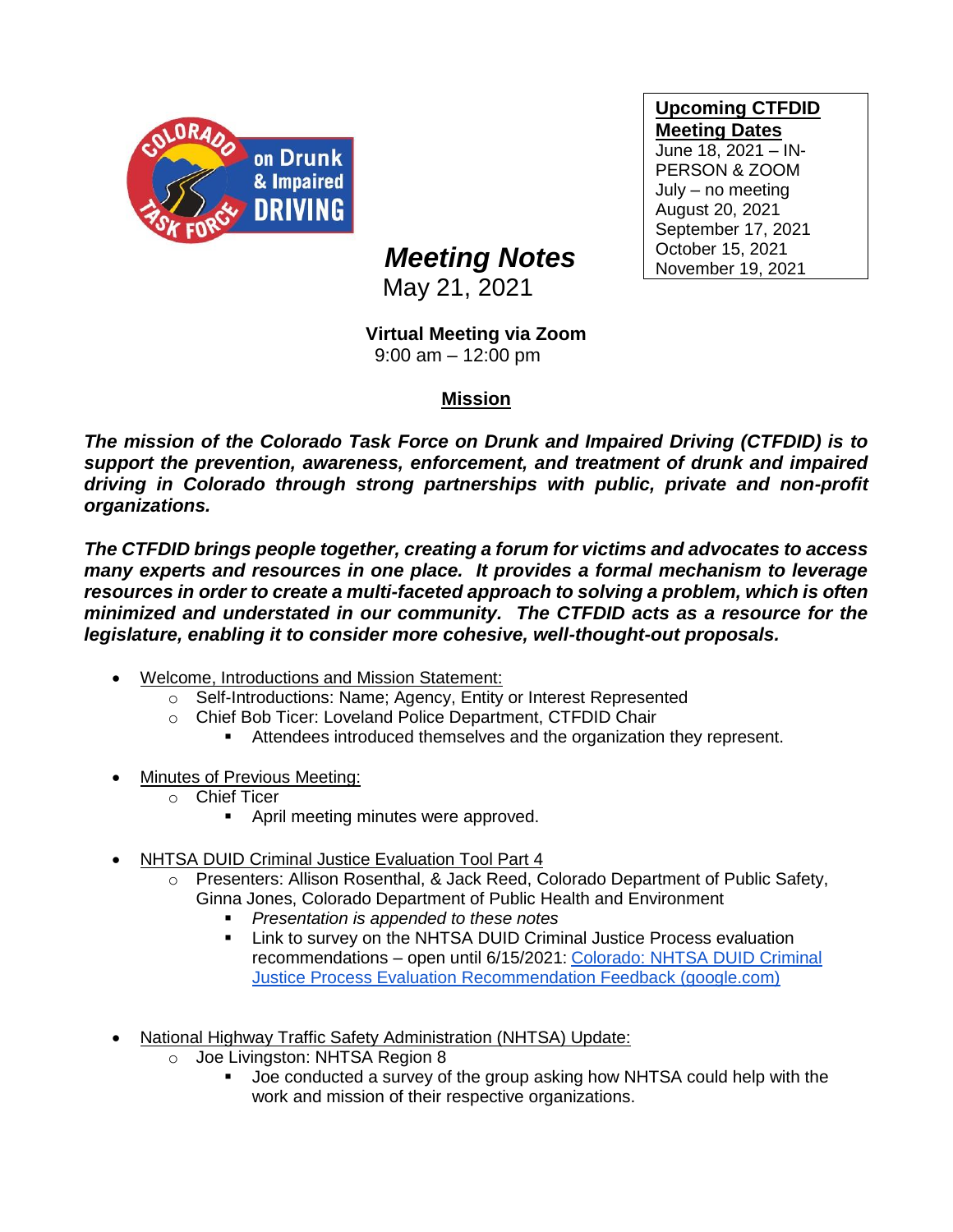- *Results are appended to these notes.*
- May Impaired Driving Update
	- New DRE trainings taking place; the number of DREs has been down in Colorado and across the country.
	- CDOT is looking for a community engagement person; this person will be specifically focused on advancing community engagement on traffic safety issues.
	- NHTSA is working on equity, diversity, and inclusion within their organization and partnerships.
	- FAST Act is under continuing authorization but may be rolled up into the president's infrastructure package.
	- Need for better data: NHTSA has a new dashboard project to develop crash database that will provide a standard set of charts/graphs that are often requested for better understanding of these data.
- Statistics, State Fatality Numbers:
	- o Christine Demont, Colorado Department of Public Health and Environment (CDPHE)
		- *Statistics are appended to these notes.*
- Legislation:
	- o Mike Honn, Colorado State Patrol and Rebecca Green, MADD Colorado
		- CTFDID bill tracker: [https://coloradocapitolwatch.com/bill](https://urldefense.com/v3/__https:/coloradocapitolwatch.com/bill-analysis/6215/2021/0/__;!!PUG2raq7KiCZwBk!IQrTk8HzA_jb86M4wO5o7uLZlLbtAhjgGXSVcdTU8l46hzmmnFjPFY751aa6Adr2KVl6ng$)[analysis/6215/2021/0/](https://urldefense.com/v3/__https:/coloradocapitolwatch.com/bill-analysis/6215/2021/0/__;!!PUG2raq7KiCZwBk!IQrTk8HzA_jb86M4wO5o7uLZlLbtAhjgGXSVcdTU8l46hzmmnFjPFY751aa6Adr2KVl6ng$)
		- SB 271 Misdemeanor Reform passed out of Senate Judiciary on Wednesday. This bill creates a new structure for 1,100 misdemeanor offenses based on recommendations from the Colorado Commission on Criminal and Juvenile Justice (CCJJ). As amended by Senate Judiciary, the bill also creates two new felonies: Vehicular Homicide DWAI (class 4 felony) and Vehicular Assault DWAI (class 5 felony). The CCJJ chose not to address the offense levels in the misdemeanor DUI statute (42-4-1301); however, there are some changes regarding sentencing options like work release.
		- HB 1314 on License Revocations passed House Judiciary on Wednesday with several amendments. MADD worked with the bill sponsor and Sgt. Honn to amend the language in the bill regarding Minors in Possession (MIP)/Minors in Consumption (MIC) revocations. Another amendment adds \$25 to the reinstatement fee for people who get a DUI or DWAI. This bill focuses on nondriving violations.
		- HB 1315 on eliminating Juvenile Fees passed House Judiciary on Wednesday as well. The bill includes alternate funding for probation services and is being amended to find alternate funding sources for crime victims' compensation and victim assistance (VALE).
		- **HB 1309 Criminal Trial Continuances due to the COVID-19 Pandemic is facing** an uphill battle in House Judiciary. If the bill is not passed, many cases including vehicular homicide, vehicular assault, and DUI cases—may be dismissed.
- **Highway Safety Office Updates:** 
	- o Robin Rock, CDOT
		- Governor's Highway Safety Association Annual Meeting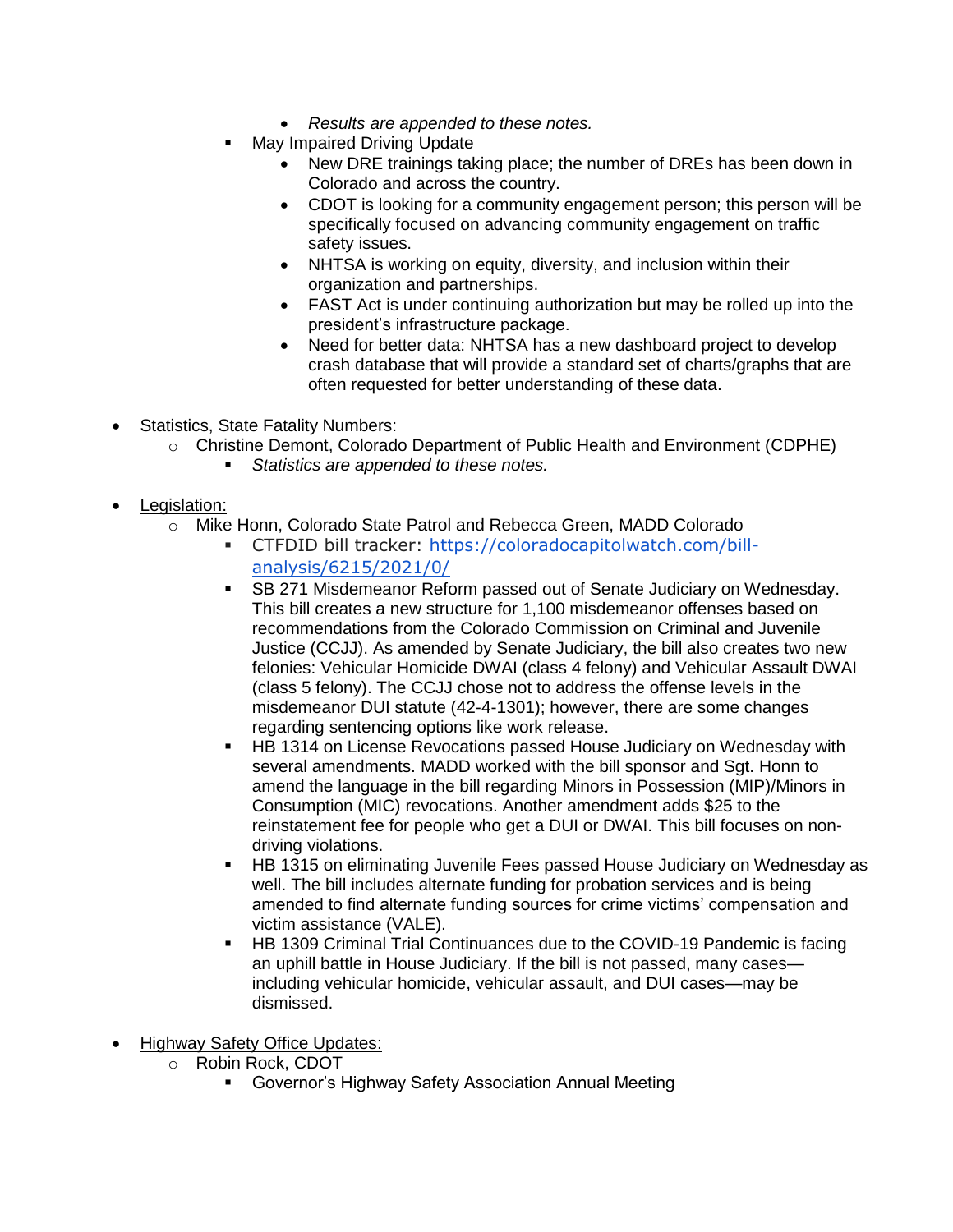- The meeting will be  $9/11$ -15/2021.Information and registration is available here: <https://www.ghsa.org/events/Annual-Meetings/2021>
- State Funded Impaired Driving Enforcement
	- CDOT Highway Safety Office (HSO) will cancel 2 State Funded Impaired Driving Enforcement Episodes due to limitation of state funding resources
		- o 4th of July Weekend 7/2-5/2021
		- o Summer Strike Out 7/16-19/202
	- The HSO is evaluating other enforcement episode viability
- Open Representative Position on CTFDID
	- A person under twenty-four years of age who is enrolled in a secondary or postsecondary school
	- Contact Glenn Davis at CDOT for details
- Media Relations & Significant Upcoming Events:
	- o Sam Cole, CDOT
		- **E** Fatalities are up 12% over last year; even given our reduced vehicle miles traveled last year due to COVID-19. We are about to enter the most dangerous time of year on our roadways – the 100 deadly days of summer.
		- Largest seatbelt enforcement period begins on 05/24/2021 Click it or Ticket.
		- Doing a State-to-State buckle-up; a collaboration with law enforcement and highway safety offices in all bordering states. We have had 80 people from other states killed in crashes because they weren't buckled up.
		- Working with MADD to do Memorial Day DUI enforcement period down in Colorado Springs.
- CTFDID Updates:
	- o Bob Ticer, CTFDID Chair; Tricia Miller, CTFDID Secretary
		- Return to live/virtual meetings
			- Plan is to hold a in-person meeting in June; there will also be a Zoom component.
		- Annual Report
			- This is being sent out for professional design and printing to try to get more attention on the report this year. It is with the designers now.
		- **EXECTION ITEM: Vote to approve 2021 Colorado Impaired Driving Plan** 
			- 2021Colorado Impaired Driving Plan was approved
- Public Comment/Lightning Round Update:
	- o Bob Ticer, CTFDID Chair
		- Ed Wood asked attendees to let legislators know if they support changes to SB 21-271 to make DWAI vehicular homicide and assault should be treated the same as for DUI.
		- MADD. Denver Walk Like MADD 2021 is scheduled for 08/07/2021 at Sloan's Lake. Register for this event at: [www.walklikemadd.org/denver](https://urldefense.com/v3/__https:/nam12.safelinks.protection.outlook.com/?url=http*3A*2F*2Fwww.walklikemadd.org*2Fdenver&data=04*7C01*7CRebecca.Green*40madd.org*7C2ccedeb6585d456e089808d916280759*7C4d97059f5f7e491b8c1e8ff3eb6788c0*7C0*7C0*7C637565184002856227*7CUnknown*7CTWFpbGZsb3d8eyJWIjoiMC4wLjAwMDAiLCJQIjoiV2luMzIiLCJBTiI6Ik1haWwiLCJXVCI6Mn0*3D*7C1000&sdata=KWG2VPF4*2Bw4NCImLsK3cKEO04lLax*2BB1QzL2d8LZSkE*3D&reserved=0__;JSUlJSUlJSUlJSUlJSUlJSUlJQ!!PUG2raq7KiCZwBk!IBWYn7lfwtq174Sne7w63lDDHUa2IkChVe2fUNodUiyN7O16MrdF7BLQWuMaqyruRyjalg$) (no in-person registration will be available – attendees must register ahead of time online)
		- **Andrew Klosterman. Staffing is difficult for on-premise alcohol which means they** are needing to hire people with less experience in alcohol sales.
		- **■** Jared Torsney. POST is seeing a huge demand in SFST instruction. POST lost their marijuana tax funding so it will be a tight year for training.
		- Tuesday Black. MADD Colorado is looking for law enforcement officers to recognize on social media.